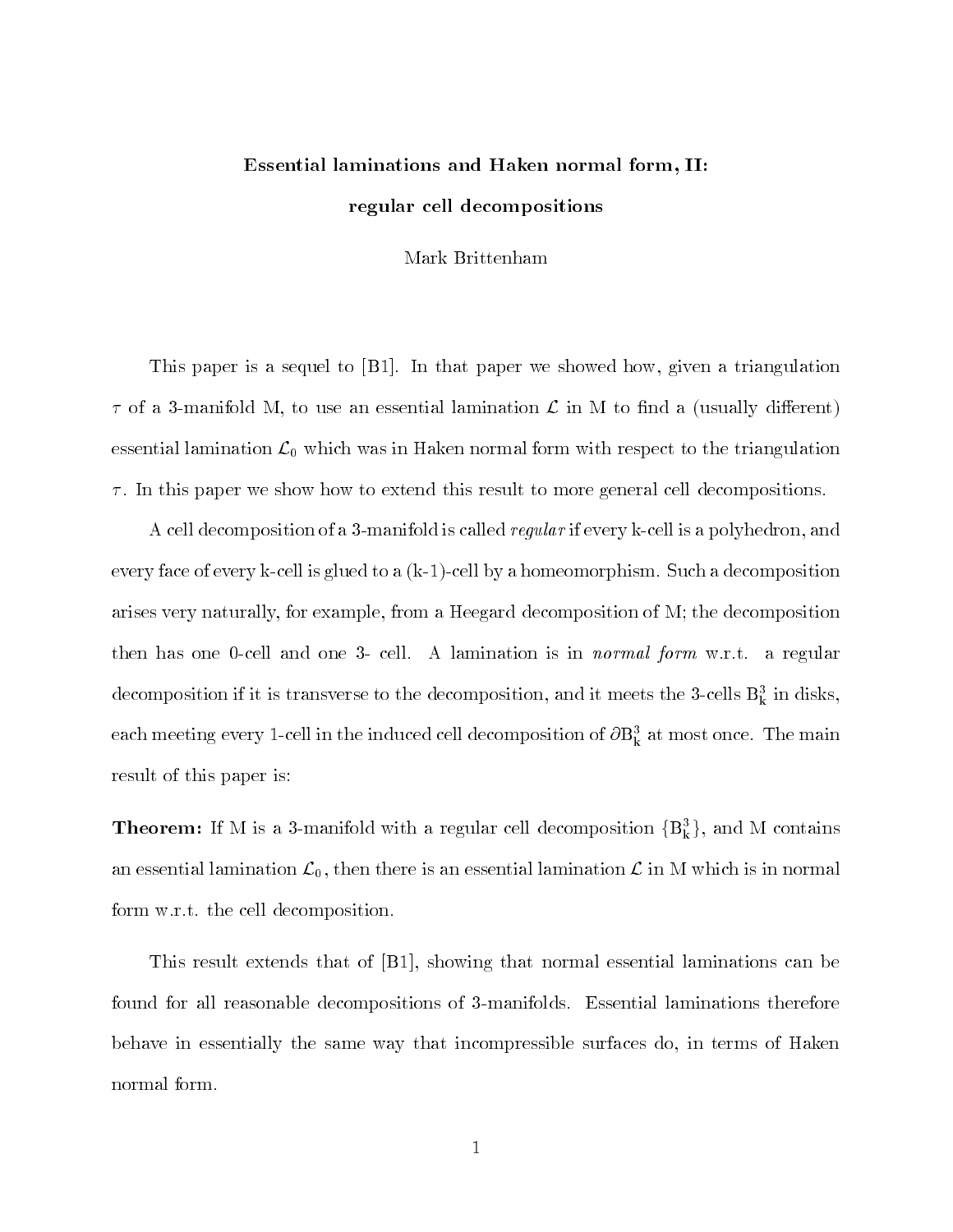One interesting consequence of this theorem is:

**Theorem:** If  $M=H_1 \cup H_2$  is a Heegard decomposition of M and if M contains an essential lamination  $\mathcal{L}_0$ , then there is an essential lamination  $\mathcal{L}$  in M such that:

(1)  $\mathcal{L}$  is transverse to  $\partial H_1 = \partial H_2$ ,

(2)  $\mathcal{L}\cap H_1$  consists of compressing disks for  $\partial H_1$ , which form  $\leq$ genus(H<sub>1</sub>) parallel families, and

(3)  $\mathcal{L}\cap H_2$  is a lamination in  $H_2$  with  $\pi_1$ -injective leaves.

The proof of the main theorem is an extension of the proof found in [B1]. We start by turning our cell decomposition into a triangulation, using a slight variation of the first barycentric subdivision. We then use  $[**B**1]$  to develop an (in general infinite-time) isotopy which finds an essential lamination  $\mathcal{L}_1$  which is in normal form w.r.t. the triangulation. It will not in general be in normal form w.r.t. the cell decomposition, so we take steps to make it look `more' like one in normal form. Then we turn the isotopy machine on again, to get another essential lamination  $\mathcal{L}_2$  in normal form w.r.t. the triangulation. We continue this process (taking infinitely-many infinite isotopies), all the time watching the intersections of the laminations with the 1-cells of our decomposition. These turn out to 'almost' form a nested sequence, and by altering  $\mathcal{L}_0$  slightly, can in fact be made into a nested sequence, whose intersection forms a set of stable points under these isotopies. Then, as in [B1], a new lamination can be seen to grow out of these points, which will turn out to be essential and in normal form w.r.t. the cell decomposition.

This paper uses to a large extent the same techniques that were developed in [B1], so a familiarity with that paper will be assumed. The reader is also referred to that paper and  $[G-O]$  for definitions and basic notions regarding essential laminations.

The author wishes to thank Kerry Jones for several rewarding conversations.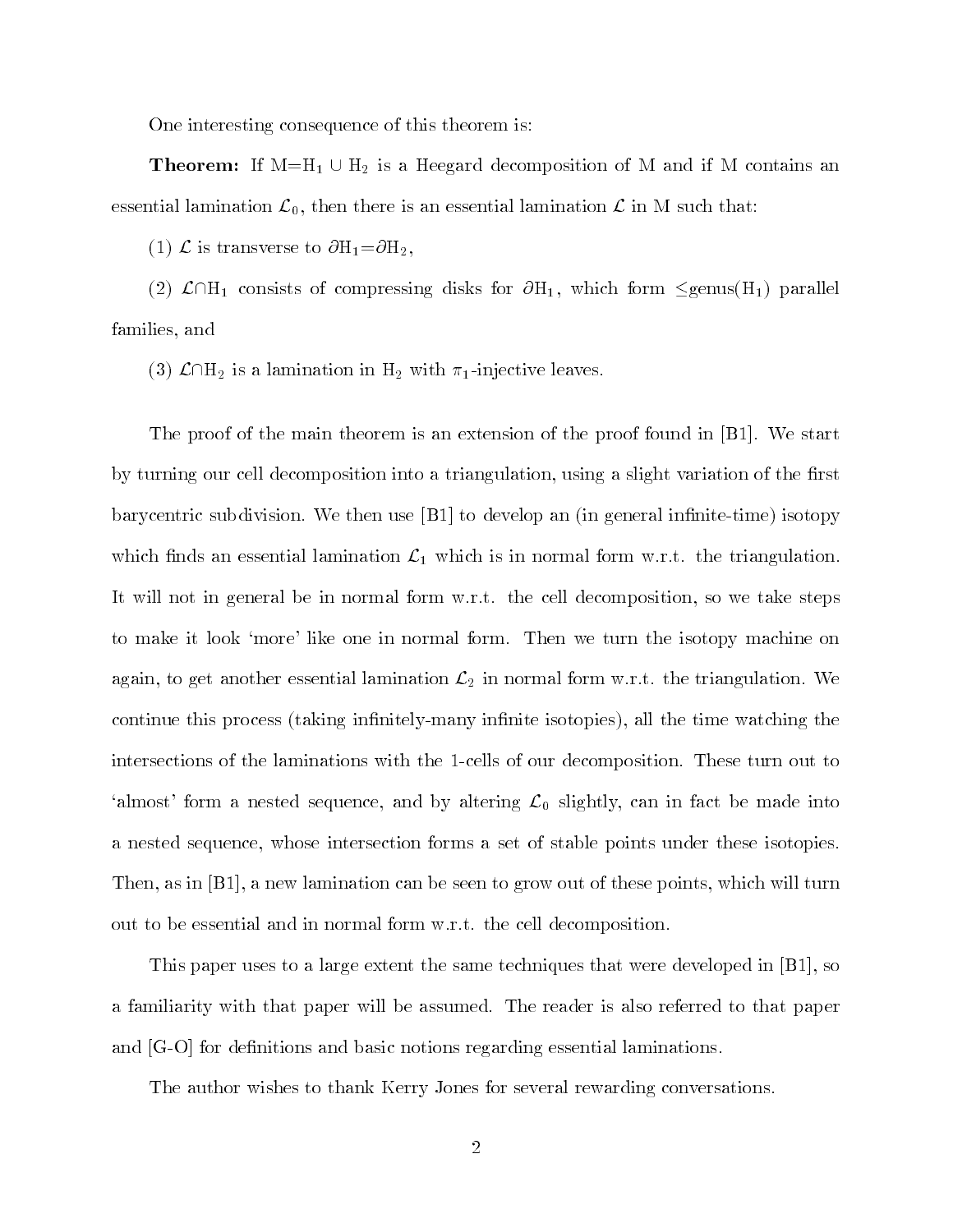## 1. Proof of the theorem: the isotopies

Given a regular cell decomposition of M, we can subdivide the 3-cells in a natural way to get a triangulation  $\tau$  of M whose 3-simplices are embedded, except possibly at their vertices, and so that the 1-skeleton of  $\tau$  contains the 1-cells of M, with no subdivision - see Figure 1. To fix notation, we will call the i-skeleton of the original cell decomposition  $\mathcal{K}^{(1)}$ . The union of the 1- simplices of  $\tau$  which are contained in the 2-skeleton of the original decomposition will be called  $\tau_2^{(1)} = \tau^{(1)} \cap \mathcal{K}^{(2)}$ ; it therefore contains  $\mathcal{K}^{(1)}$ . The union of the 1-simplices of  $\tau$  which meet the interior of the 3-cells of the original decomposition will be called  $\tau_3^{<\sim}$ ; see Figure 1.

# Figure 1

We assume, as in [B1], that every leaf of  $\mathcal{L}_0$  is non-compact, and further, by passing to a sublamination, that  $\mathcal{L}_0$  is its own minimal sublamination, that is, every leaf of  $\mathcal{L}_0$  is dense in  $\mathcal{L}_0$ . These assumptions are made largely for convenience, to streamline the argument; they do not weaken the results, because we are only interested in, and in general can only expect, an existence result, so our starting point is fairly arbitrary. Any compact leaf could be put into normal form using the usual techniques ([Ha], [Sch]).

Because the isotopies developed for triangulations in [B1] work perfectly well for a `triangulation' with bad vertices (i.e., in which some of the 3-simplices have vertices identied), as the reader can readily check, we can run the isotopies described there on any essential lamination, to give an essential lamination in Haken normal form w.r.t.  $\tau$ . In an abuse of notation we will call the end result of these 'isotopies'  $I_1(\mathcal{L}_0)=\mathcal{L}_1$ , thinking in our minds that it is a lamination isotopic to  $\mathcal{L}_0$  (instead of a sublamination of a splitting of the closure of the eventually stable portions of  $\mathcal{L}_0$  under an infinite sequence of isotopies!).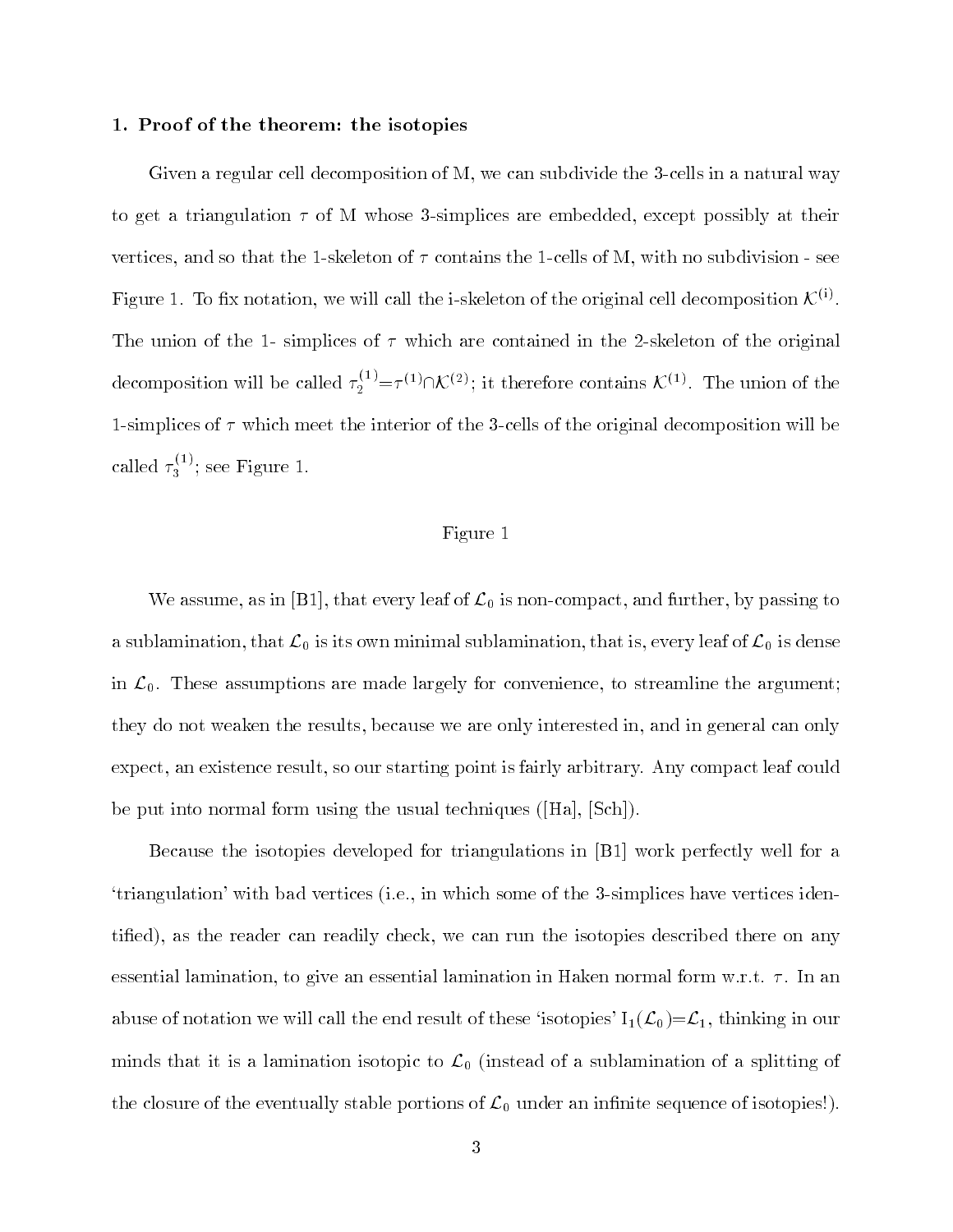This lamination, however, is almost certainly not in normal form w.r.t. the original cell decomposition. We next try to right all of the obvious flaws that this lamination has, as far as normal form for the decomposition is concerned.

The procedure of making a lamination meet an embedded 3-cell in normal disks is fairly straightforward, and entirely similar to that of a 3-simplex (see [B1] for a discussion of that case). The problem here is that our 3-cells in general are not embedded, which makes the notion of `pushing your problems out' of the 3-cell intractible; things will generally get pushed back in, from an unexpected direction. However, we can start by identifying all of the things in a given 3-cell  $B_1$  which we want to push, and which, pushed out of an embedded 3-cell, would give us a collection of normal disks, and push them, not worrying about what is getting pushed back in.

# Figure 2

Number the 3-cells of M by  $B_1,...,B_r$ . First notice that  $\mathcal{L}_1$  meets each  $\partial B_k$  in a lamination consisting of circles, because  $\partial B_k$  is a 2- sphere; otherwise,  $\mathcal{L}_1$  has a monogon or non-trivial holonomy around a null-homotopic loop. Start with  $B_1$ , and surger  $\mathcal{L}_1$  along a 2-sphere in  $B_1$  parallel to  $\partial B_1$ , and throw away any 2-sphere leaves created; as in [B1], this gives a lamination isotopic to  $\mathcal{L}_1$ , which meets  $B_1$  in finitely-many parallel families of disks. Then we can locate a finite number of disjoint embedded  $\partial$ -compressing' disks  $\Delta_1^2,...,\Delta_n^2$  in B<sub>1</sub> (see Figure 2) for which  $\mathcal{L}_1$  meets  $B_1\setminus\bigcup(\Delta_k^2\times I)$ , in normal disks, where the '1-skeleton' of this ball is obtained from the 1-skeleton of  $B_1$  by deleting the arcs  $\Delta_k^2 \cap \partial B_1 \subseteq \mathcal{K}^{(1)}$  and replacing them with  $\Delta_k^2 \cap int(B_1)$  (see Figure 3). If we now, one at a time, isotope  $\mathcal{L}_1$  using these disks as a guide, we will, as a result of this isotopy  $I_1^+$  have removed points of intersection of  $\mathcal{L}_1\cap\partial\Delta^2_k\subseteq\mathcal{K}^{(1)}$  from  $\tau_2^{(1)}$ , at the expense of *adding* to the points of intersection of  $\mathcal{L}_1$  with  $\tau_3^{(1)}$ , since both of these procedures could add points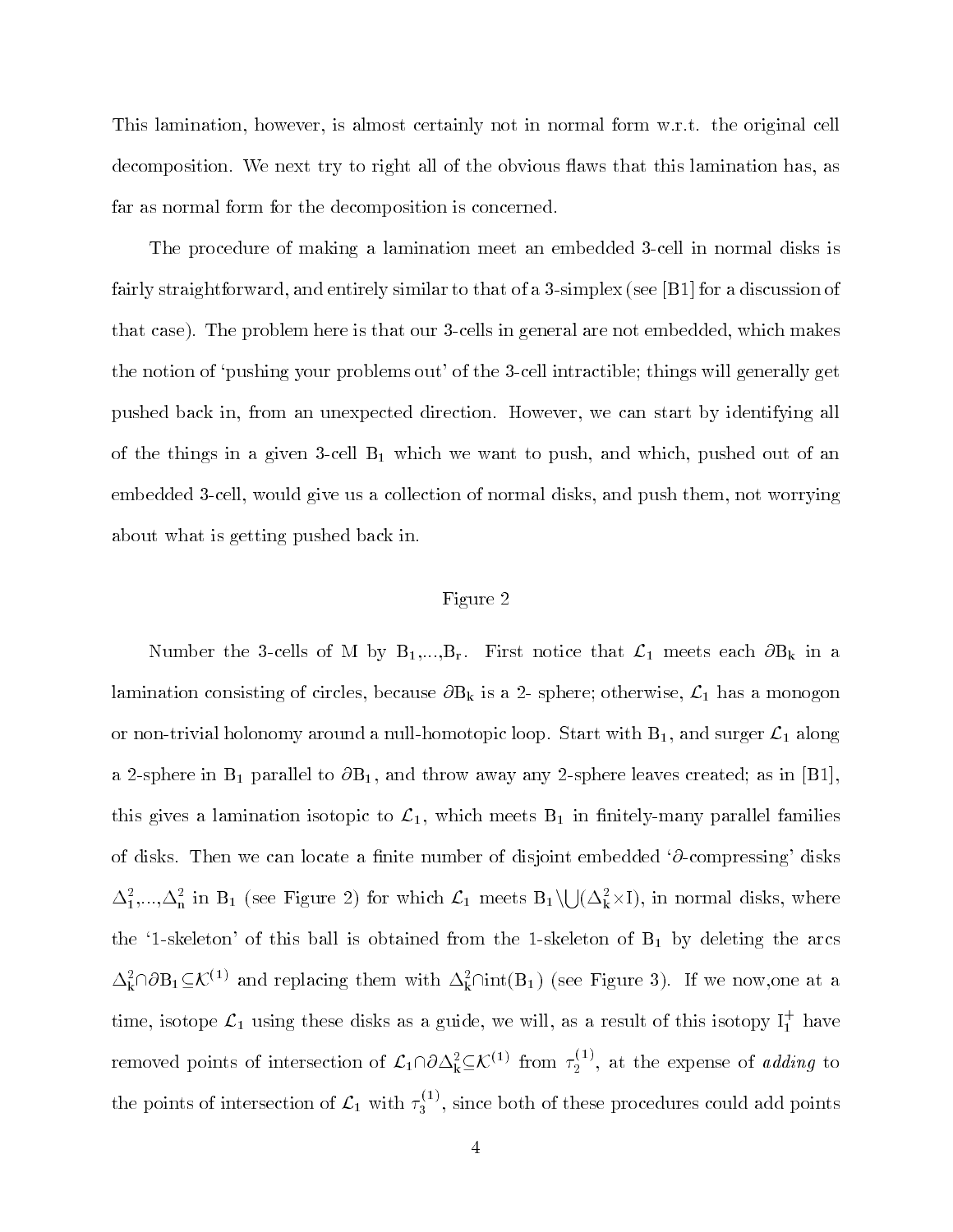to the intersection of  $\tau^{<\gamma}$  with the interior of the 3-cell. We now have a new lamination  $I_1^+(\mathcal{L}_1)=\mathcal{L}_1^+$  transverse to  $\tau^{(1)}$ , and we can use the machinery of [B1] to create an infinite isotopy  $I_2$  to create a new essential lamination  $\mathcal{L}_2$  which is once again in normal form w.r.t.  $\tau$ . In this way we can create an *infinite collection of infinite isotopies*  $I_k$ , along with transition isotopies  $I_k^+$ , so that  $\mathcal{L}_k = I_k(\mathcal{L}_{k-1}^+)$  is in normal form w.r.t. the triangulation  $\tau$ , and  $\mathcal{L}_{\mathbf{k}}^+$ =I<sub>k</sub> $(\mathcal{L}_{\mathbf{k}})$ , where I<sub>k</sub> has attempted to make  $\mathcal{L}_{\mathbf{k}}$  meet B<sub>j</sub> in normal disks, where  $k \equiv j (mod r)$ .

## Figure 3

The isotopies  $I_k^+$  really achieve very little in a practical sense, and it is likely the case that there will be no time during the sequence of isotopies in which  $\mathcal{L}_k$  will meet all of  $B_j$  in normal disks. However, we have won a moral victory - we know that everything that is bad about the intersections of our lamination  $\mathcal{L}_{k}$  with the 3-cells of M eventually moves. The other main benet gained from this collection of isotopies is that we have arranged that  $\mathcal{L}_k \cap \tau^{(1)}$  is contained in  $\mathcal{L}_{k-1}^+ \cap \tau^{(1)}$ , modulo the splitting along finitely-many leaves which is required to obtain  $\mathcal{L}_k$  from  $X_k$ ; see [B1]. Also,  $\mathcal{L}_k^+ \cap \tau_2^{(1)} \subseteq \mathcal{L}_k \cap \tau_2^{(1)}$ , although  $\mathcal{L}_k^+ \cap \tau_3^{(1)}$ may be much larger than  $\mathcal{L}_k \cap \tau_3^{(1)}$  , because the surgeries along the 2-spheres in the  $B_j$  will in general create many additional points. We will see in the next section, however, that by an a posteriori splitting of  $\mathcal{L}_0$  along a *countable* number of leaves, we can arrange that  $\mathcal{L}_k \cap \tau^{(1)} \subseteq \mathcal{L}_{k-1}^+ \cap \tau^{(1)}$ , on the nose. Then, out of the stable set - the intersection of these nested collections of points - stable normal disks for the cell decomposition begin to grow. Then we will once again be in the same situation encountered in [B1]; after altering the union of these stable disks, we are able to find a lamination in normal form  $w.r.t.$  the cell decomposition which, with some work, can be shown to be essential.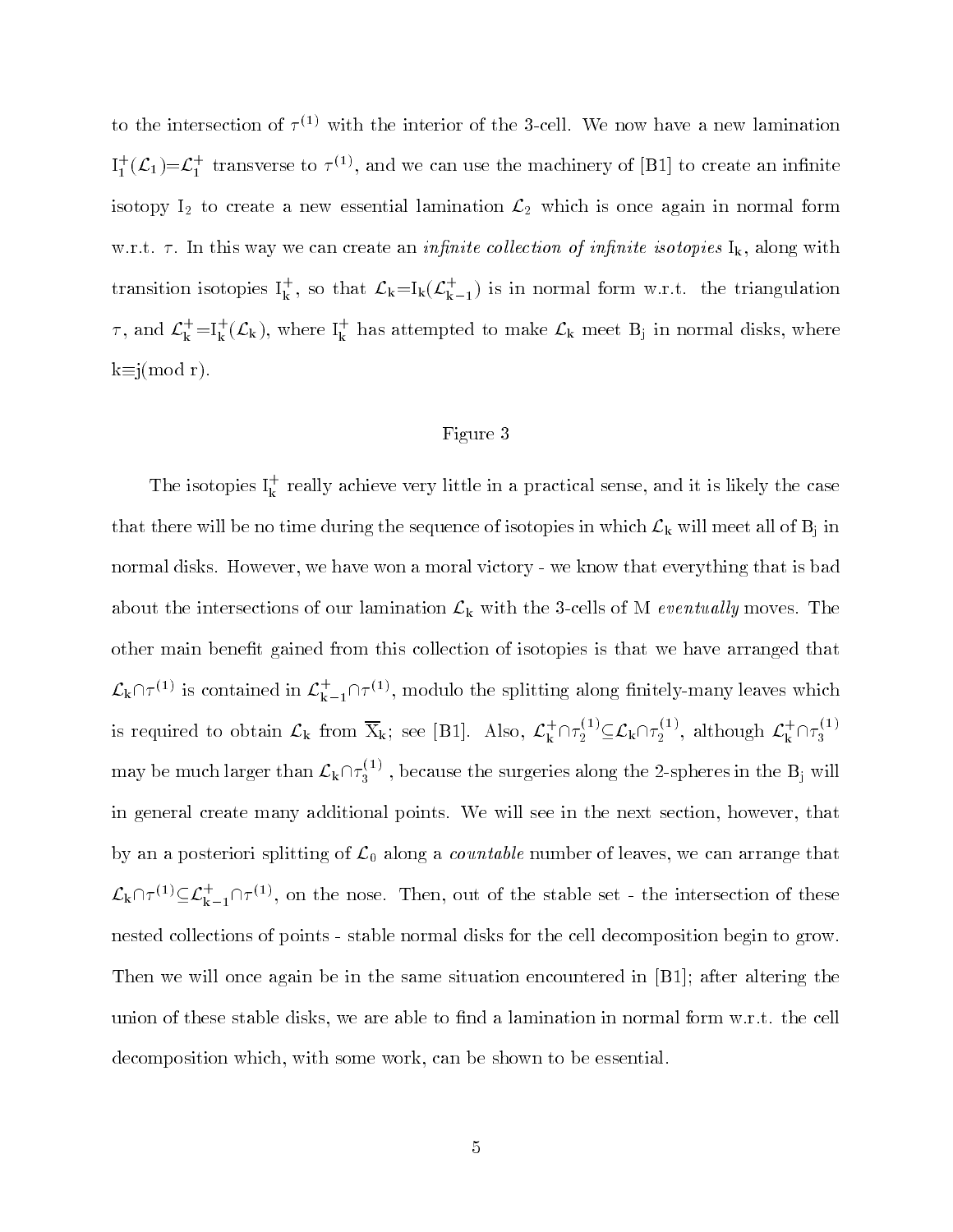## 2. Making the isotopies accomodate one another

We have now defined our sequence of isotopies, which, up to splitting, only remove points of  $\mathcal{L}_0\cap\tau_2^{(1)}$ , at the expense of possibly adding points to  $\mathcal{L}_0\cap\tau_3^{(1)}$ . It is actually the case that there are points of  $\mathcal{L}_0 \cap \tau_2^{(1)}$  which are never removed by these isotopies, although they are hard to see, because they are continually moved by the splittings. To enable ourselves to see them, let  $p_k$  be the projection which is the inverse of the splitting required to get (in the notation from [B1]) the lamination  $\mathcal{L}_k$  from the closure  $\overline{X}_k$  of the stable disks of the k-th isotopy. Then  $p_k(\mathcal{L}_k \cap \tau_2^{\alpha}) = X_k \cap \tau_2^{\alpha} = X_k \cap \tau_2^{\alpha} \subseteq \mathcal{L}_{k-1} \cap \tau_2^{\alpha}$ . So setting  $\pi_k = p_k \circ \cdots \circ p_1$ , we have  $\pi_k(\mathcal{L}_k \cap \tau_2^{(1)}) \subseteq \pi_{k-1}(\mathcal{L}_{k-1} \cap \tau_2^{(1)}) \subseteq \mathcal{L}_0 \cap \tau_2^{(1)}$ , and since each of the  $p_k$ 's are closed maps,  $\pi_k(\mathcal{L}_k \cap \tau_2^{(1)})$  is a closed set. So we have a nested sequence of closed sets in the compact set  $\tau_2^{\text{--}{\prime}}$ ; so either eventually they are all empty, or their intersection is non-empty.

But if one of these sets  $\pi_k(\mathcal{L}_k \cap \tau_2^{(1)})$  is empty, then of course  $\mathcal{L}_k \cap \tau_2^{(1)}$  is empty. Then because  $\mathcal{L}_k$  is in normal form w.r.t. the triangulation  $\tau$ , it cannot meet  $\mathcal{K}^{(2)}$  either, because  $\tau_2^{(1)} \subseteq \mathcal{K}^{(2)}$  cuts the 2-cells into 2-simplices, and any loop of  $\mathcal{L}_k \cap \mathcal{K}^{(2)}$  in a 2-simplex bounds a disk in both 3-simplices containing it, after the initial surgery- isotopy, hence is contained in a sphere leaf of  $\mathcal{L}_k$ , a contradiction. So  $\mathcal{L}_k$  would be contained in the interior of the 3-cells, which is also a contradiction. The only alterative is that  $\mathcal{L}_{k}$  is in fact empty. But this is still another contradiction; the isotopies in [B1] always gave a non- empty lamination if they started with one, so by induction if  $\mathcal{L}_0$  is non- empty, so are all of the  $\mathcal{L}_k$ .

So now we know that something survives the isotopies, but we can't necessarily see it, because it might be forever moved by the splittings. We will now remedy this situation by an a posteriori splitting of  $\mathcal{L}_0$ .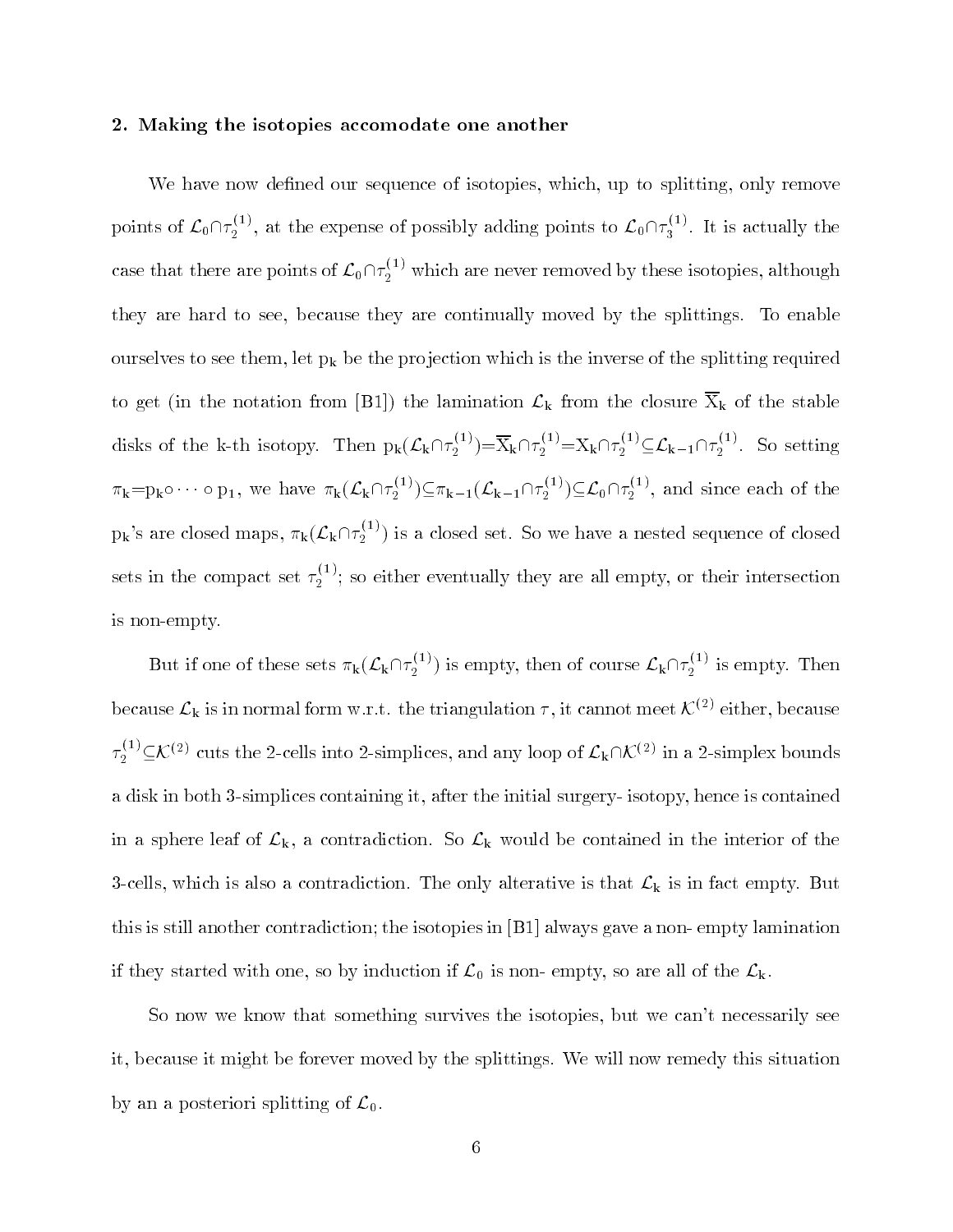This next step is motivated by the following observation. Suppose L is a leaf of  $X_k$ , the stable leaves of the isotopy  $I_k$ , which meets (and hence is contained in) one of the singular leaves of  $\overline{X}_k$ , but is isolated on one side, in the transverse direction. Then when the procedure of  $[BI]$  requires us to split along the leaf L and throw away anything which is isolated on both sides, this amounts to just taking the singular leaf of  $\overline{X}_k$  and throwing away those portions of it which are isolated on both sides (see Figure 4). So, for example, if all of the leaves of  $\mathcal{L}_{k-1}$  which give rise to singular leaves in  $\overline{X}_k$  are isolated on one side, then we may take  $\mathcal{L}_k \cap \tau_2^{(1)} \subseteq \mathcal{L}_{k-1} \cap \tau_2^{(1)}$ . The intersections of the  $\mathcal{L}_k$  with  $\tau_2^{(1)}$  would be nested.

## Figure 4

Consider the finite collection of all leaves of  $\mathcal{L}_{k}$  which are not ordinary leaves of the isotopy  $I_k$ ; that is, they are leaves of  $\mathcal{L}_k$  which are not contained in  $X_k$  - they arise by splitting. Under  $\pi_k$ , these leaves are mapped into, but not necessarily onto, a finite number of leaves of  $\mathcal{L}_0$ . Taking the union over all k, we get a countable collection  $\mathcal{S}'$  of leaves of  $\mathcal{L}_0$ . Now among these, choose those which are limited upon on both sides, and call this collection S. Split  $\mathcal{L}_0$  along these leaves; we still call this new lamination  $\mathcal{L}_0$ . This is in principle a splitting along a countable number of leaves; but it can be carried out in entirely the same spirit as the splitting of a lamination along a single leaf.

Splitting along a single leaf L amounts to replacing  $\mathcal{L}_0$  in a branched surface neighborhood N(B) by  $(\mathcal{L}_0\backslash L)\cup\partial N(L)$  in  $N=(N(B)\backslash L)\cup N(L)$  (see Figure 5). By making sure that the lengths of the I-fibers of  $N(L)$  tend to 0 fast enough as we tend to  $\infty$  in L, we can insure that N is  $(I - f)$  fiber-preservingly homeomorphic to  $N(B)$ ; this amounts to insuring that the sum of the lengths of the I-fibers in  $N(L)$  added to each I-fiber of  $N(B)$  is finite.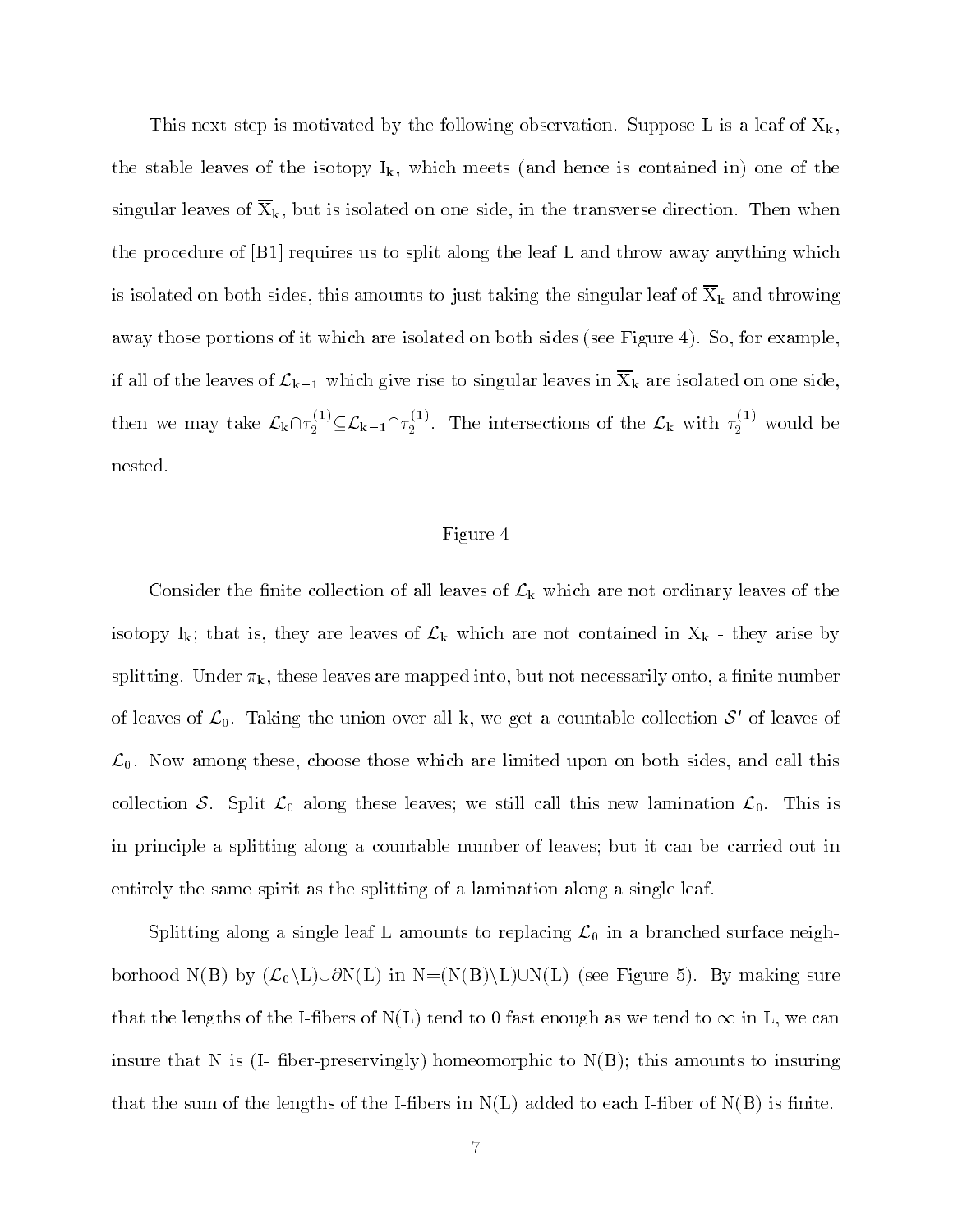#### Figure 5

For a countable number of leaves  $L_i$ , we must then require that the maximum amounts of 'air' that each splitting adds to some I-fiber of  $N(B)$  together form a convergent series. The sum, by scaling the splittings, we can then make as small as we like. This gives us a lamination - the resulting set of 'leaves' forms a closed set, because it meets the I-fibers in closed sets - in (something homeomorphic to)  $N(B)$ . By [G-O], this new lamination, which we will still call  $\mathcal{L}_0$ , is therefore also essential, since it, too, is carried with full support by the (we may assume) essential branched surface B.

Recall that a monogon number for a lamination  $\mathcal{L}_0$  carried by a branched surface B w.r.t. an arc or loop  $\gamma$ , transverse to  $\mathcal{L}_0$  and meeting N(B) in I-fibers, is a number  $\epsilon$  so that any two points in  $\mathcal{L}_0 \cap \gamma$  within  $\epsilon$  of one another are in the same vertical fiber of N(B). Now if we assume that, by scaling the splittings, our collection of splittings moves points in N(B) by at most  $\epsilon/3$ , then  $\epsilon/3$  is a monogon number for our <u>new</u>  $\mathcal{L}_0$  w.r.t. B. This is because any two points within  $\epsilon/3$  of one another, when we collapse the splittings to retrieve the old  $\mathcal{L}_0$ , are then within  $\epsilon$  of one another, so are contained in the same fiber of  $N(B)$ .

After carrying out this splitting, we can now run the exact same isotopies that we had previously built, which allowed us to identify the leaves of  $S$ ; but where previously we had an arc or disk in one of the  $L_i$  which needed pushing, now we find two parallel arcs or disks, <u>both</u> of which we push. But now any time one of the isotopies requires a splitting, the leaf we split along has already been split, so it is isolated on one side. Then the splitting is really just an erasure, so the intersections of the associated  $\mathcal{L}_k$  with  $\tau_i^{(1)}$ will be nested.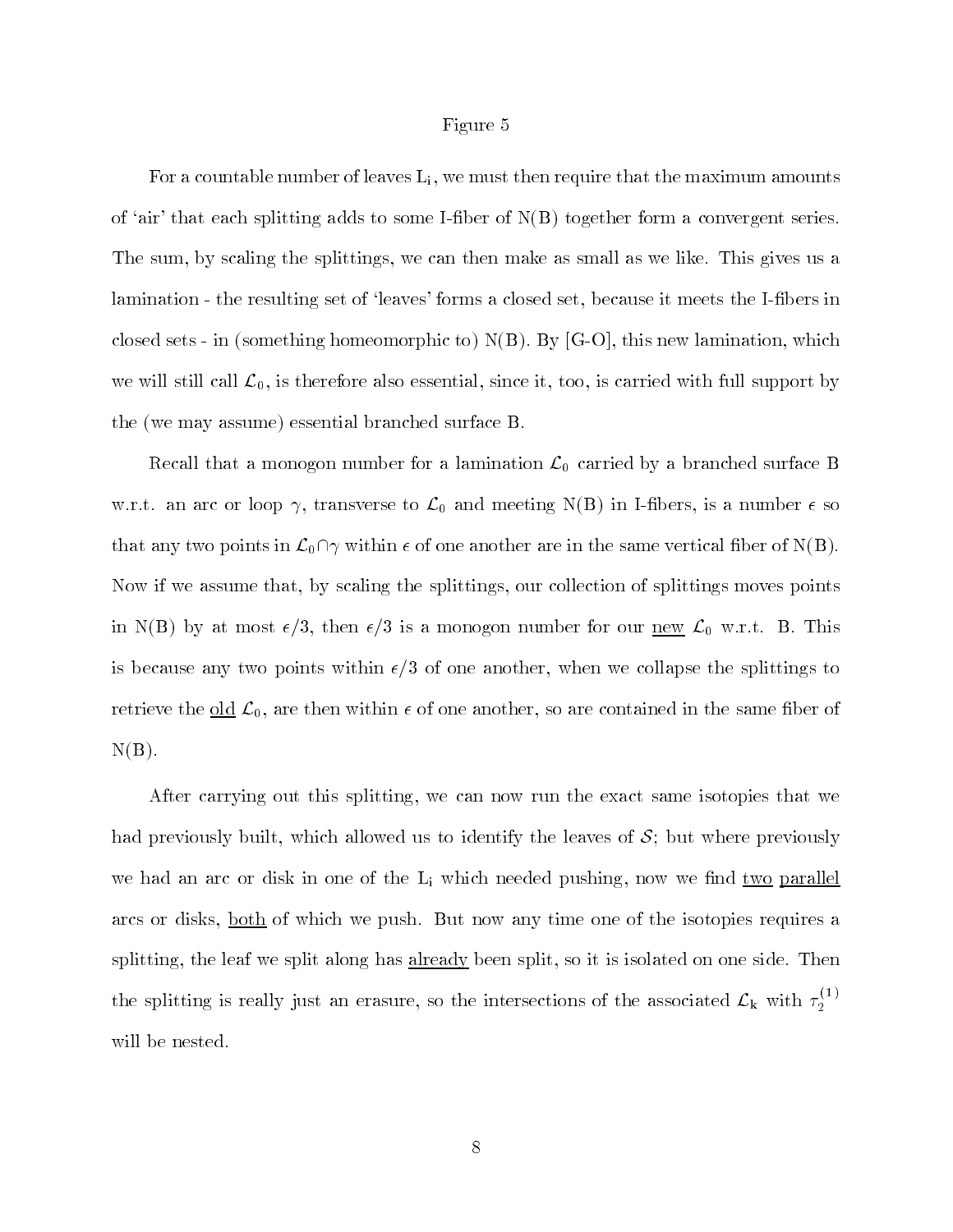## 3. Stability

We are now in a position to establish the basic stability results analogous to [B1]. We have, beginning with an essential lamination  $\mathcal{L}_0$ , an infinite collection  $\{I_k\}$  of infinite isotopies giving essential laminations  $\mathcal{L}_{k}$  in normal form w.r.t. the triangulation  $\tau$ , and transition isotopies  $\{I_k^+\}$  of  $\mathcal{L}_k$  which attempt to put the lamination  $\mathcal{L}_k$  into normal form w.r.t. the cell decomposition of which  $\tau$  is a subdivision. These isotopies are compatible, in the sense that, for every k,

$$
I_{k+1}(\mathcal{L}_{k}^{+})\cap\tau_{2}^{(1)}\!=\!\mathcal{L}_{k+1}\cap\tau_{2}^{(1)}\!\subseteq\!\!I_{k}^{+}(\mathcal{L}_{k})\cap\tau_{2}^{(1)}\!=\mathcal{L}_{k}^{+}\cap\tau_{2}^{(1)}\!\subseteq\!\!I_{k}(\mathcal{L}_{k-1}^{+})\cap\tau_{2}^{(1)}\!=\!\mathcal{L}_{k}\cap\tau_{2}^{(1)}.
$$

In general, however,  $\mathcal{L}_{k} \cap \tau_{3}^{(1)}$  is not under such good control. We can assume, by passing to a sublamination at each stage, that every leaf of the  $\mathcal{L}_k$  is dense in  $\mathcal{L}_k$ , and we can assume that  $\mathcal{L}_{k}$  doesn't contain, hence isn't, a compact leaf - otherwise, we could just quit and put it into normal form in the

As before, the set of points  $P=\bigcap_{k>1}(\mathcal{L}_k\cap\tau_2^{(1)})$  must be non- empty, since each  $\mathcal{L}_k$  is non-empty, and it consists of (not necessarily all) points of  $\mathcal{L}_0\cap \tau_2^{\backslash \perp}$  which are never moved under any of the isotopies  $I_k$  and  $I_k^+$ . We will now study the intersections of the  $\mathcal{L}_k$  with the 2-skeleton  $\mathcal{K}^{(2)}$  of M, and see, as in [B1], that stable arcs in the 2-cells begin to grow out of each of these stable points. These arcs will together form the boundaries of disks in the 3-cells which are themselves eventually stable. The arguments are very similar to those given in  $[B1]$ , except for the additional case when the point of P is in a splitting leaf for one of the isotopies.

Now consider a point  $x \in P$  and a 2-simplex  $\Delta^2$  of  $\tau^{(2)} \cap \mathcal{K}^{(2)}$  containing x in its boundary. For each k, x is contained in an arc  $\alpha_k$  of  $\mathcal{L}_k\cap\Delta^2$ . One end of  $\alpha_k$  is fixed (it is x), while the other changes, as  $\alpha_k$  'grows', by boundary-compressions, as in [B1]. We should note that the proof in [B1] of eventual stability of the other endpoint, under the isotopy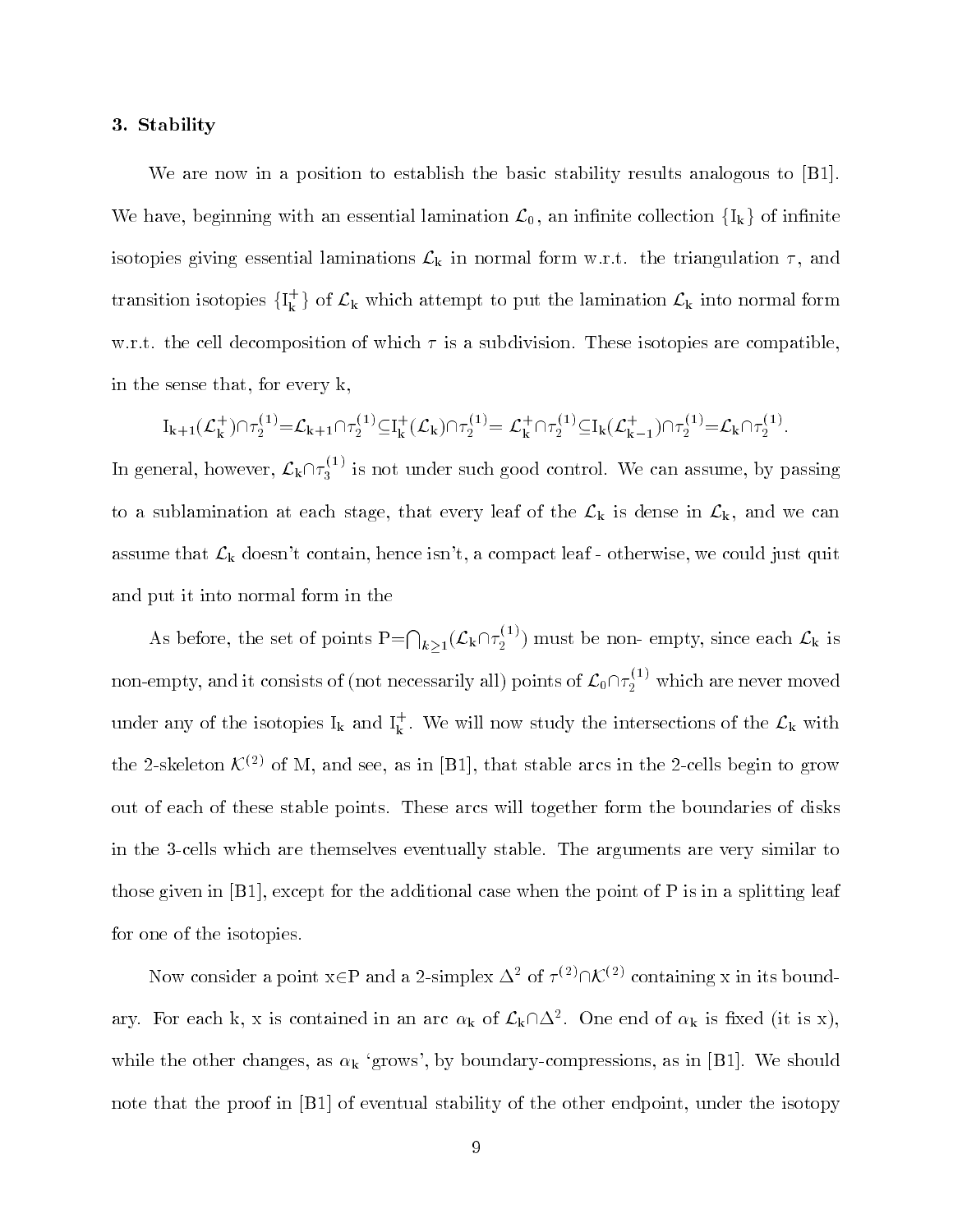$I_1$ , used only the existence of a monogon number for the lamination  $\mathcal{L}_0$ , and gave an upper bound N, depending only on this monogon number, for the number of  $\partial$ -compressions that the end of a half-anchored arc can undergo. But this upper bound can be chosen to be universal over the entire collection of isotopies, at least for ordinary leaves of the  $\mathcal{L}_{k}$ ; because if an arc with one endpoint in P undergoes more than N  $\partial$ -compressions in the first k isotopies (or transition isotopies), then the exact same argument will allow us to find two points of the arc too close to one another, which give a monogon in the 2-simplex. We can then let this monogon flow back under all of the isotopies; this is really only a finite amount of flowing, because in each isotopy the arc is eventually stable. This will produce an arc in a leaf of  $\mathcal{L}_0$  which, because the ends are too close together, gives a monogon for  $\mathcal{L}_0$ , a contradiction. If we are dealing with an arc in some split-and-paste leaf, we choose a nearby arc in an ordinary leaf to apply this to; our original arc might not be able to flow all of the way back. In particular, an arc, one of whose endpoints is a point of P which is contained in an ordinary leaf of all of the laminations  $\mathcal{L}_{k}$ , is eventually stable.

Unfortunately, we cannot guarantee that such points exist; it could be the case that every point of P is contained in a splitting leaf of some  $\mathcal{L}_{k}$ . Then the argument above might not work - the arc  $\alpha_k$  may 'jump' to the other side of the 2-simplex (see Figure 6), instead of being  $\partial$ -compressed. However, the arc  $\alpha_k$  can jump only in the direction in which the leaf containing it is *not isolated*, i.e., only towards the side in which it is limited upon by other leaves (see Figure 6). So if this arc in a splitting leaf is not eventually stable, it is either  $\partial$ -compressed infinitely-often, which could be detected as above, or it has to jump infinitely-often, always compressing less than N-times in between, in order not to be detected as the ordinary leaves were. But because it can jump in only one direction, it has to be  $\partial$ -compressed back at some stage. So if the arc  $\alpha_k$  jumps N times, it is also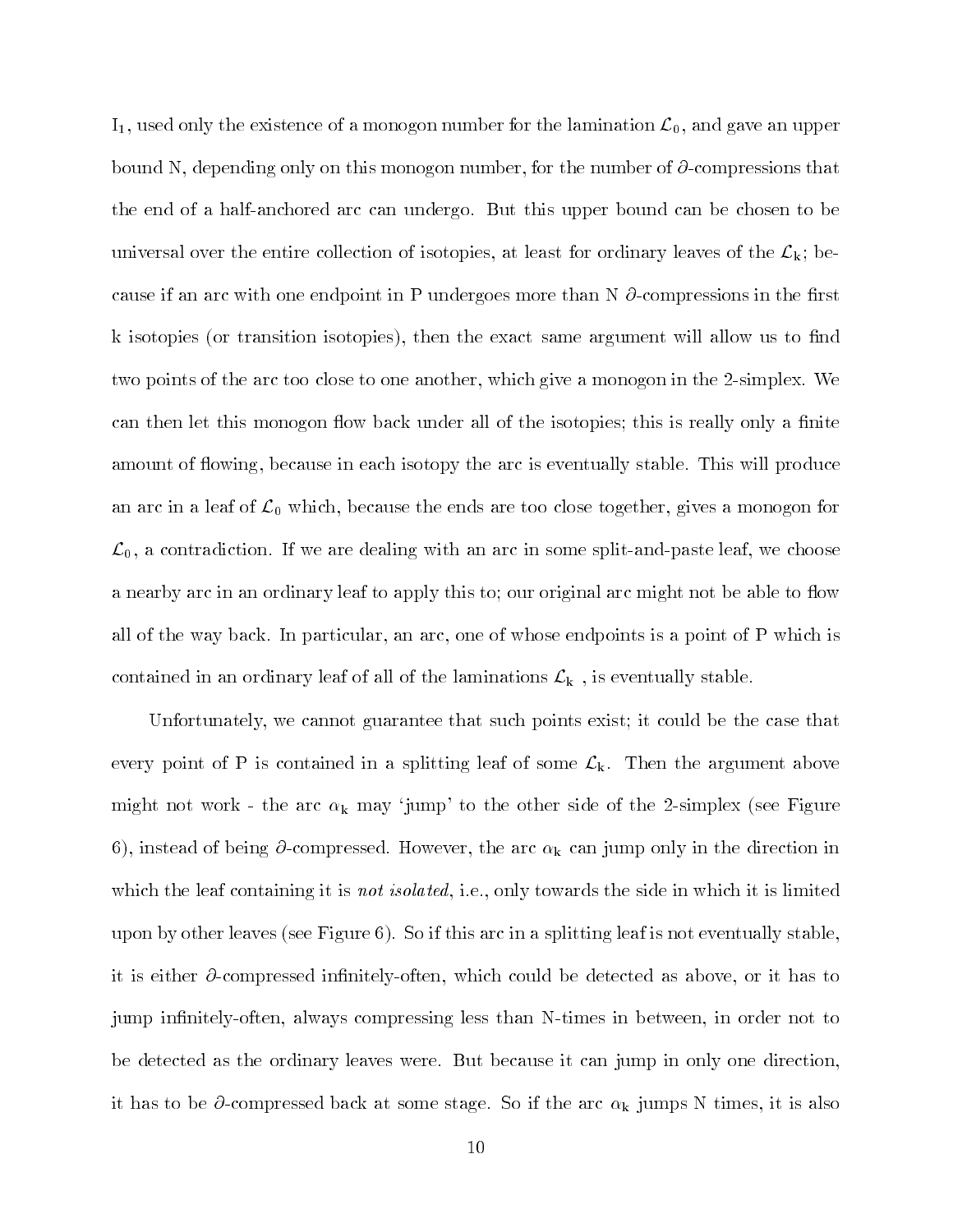$\partial$ -compressed at least N times. But at whatever stage so many jumps have occurred (say  $\mathcal{L}_k$ ), there is an arc in a nearby leaf, which is ordinary for all of the isotopies up to  $I_k$ . there are, after all, uncountably-many ordinary leaves in any neighborhood of  $\alpha_k$ . This arc we can think of as having had its end near x anchored throughout these isotopies, and has been  $\partial$ -compressed at least N-times; if it is close enough to  $\alpha_k$ , it has been  $\partial$ -compressed each time that  $\alpha_k$  has been. But an ordinary arc cannot be  $\partial$ -compressed this often; so the arc  $\alpha_k$  must in fact eventually stabilize, too.

# Figure 6

Now the arguments from [B1] can be applied. These stable arcs start gluing endto-end around the boundaries of the 3-cells, and so must eventually close up - otherwise the union of the arcs will be forced to wander from 2-cell to 2-cell and so eventually cross a 1-cell in  $\mathcal{K}^{(1)}$  twice. This is because these arcs cannot wander in the interior of a 2-cell indefinitely. In fact, such a collection of arcs can consist of only n arcs, where n=the number of 2- simplices in the 2-cell we are wandering in, before it violates either the normality of  $\mathcal{L}_k$  w.r.t  $\tau$ , or will be pushed by one of the transitional isotopies  $I_k^+$  (see Figure 7).

But then the transitional isotopy  $1_{\rm k}^{\rm t}$  , for some k, would try to push a stable arc, which is impossible. Therefore the arcs eventually grow together into stable loops in the boundaries of the 3-cells, which are in normal form, and eventually are bounded by disks in some  $\mathcal{L}_{k}$ . These disks are stable - their boundaries no longer move, and the next isotopy makes it parallel to  $\sigma$ B3, hence a union of stable normal disks. The union of these stable disks is an object we will call X.

# Figure 7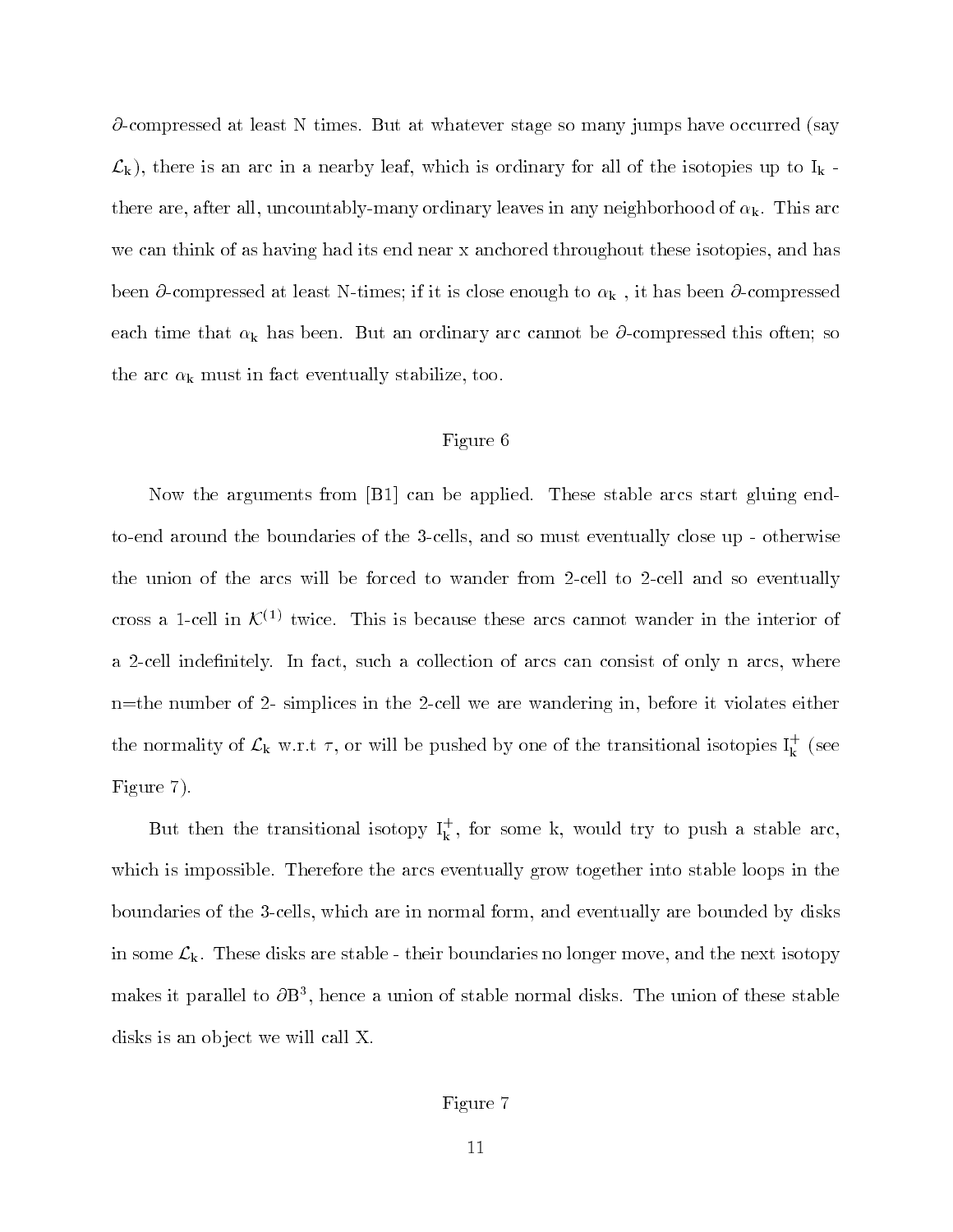## 4. The normal lamination

Now the argument finishes in much the same manner as in  $[B1]$ . X is a collection of 1-to-1 immersed surfaces with  $X\cap K^{(1)}$  closed in  $K^{(1)}$ , and which meets each 3-cell B<sub>k</sub> in normal disks.  $\overline{X}$  is in general not a lamination, as a result of bad limiting behavior similar to that encountered in  $[B1]$ . This, however, occurs only finitely-often (see Figure 8); there can of course be more than two normal disks in each 3-cell added to X to give  $\overline{X}$ , but, as in  $[Br1]$ , these disks occur only where different normal disk types meet. After a smoothing operation (as in [B1]) we can make the non-manifold points of  $\overline{X}$  consist of loops in leaves of X; the same parity condition which allowed us to smooth away high-valency vertices of the graph,  $=X\cap$  (the added normal disks) will persist. We then split  $\overline{X}$  along the finitelymany singular leaves of  $\overline{X}$  to get a lamination  $\mathcal{L}'$ . Then, as in [B1], we have the following facts:

# Figure 8

 $\blacksquare$  contracts  $\blacksquare$  . Only leads of  $\blacksquare$  is  $n_1$  in  $\blacksquare$  is  $\blacksquare$  in M.

**Provided to a loop in X which is in the distribution of the interest of the second in X which is in X which is** and is null-homotopic in M. Then  $\gamma$  meets only finitely-many of the normal disks of L, so is contained a leaf  $L_k$  of  $\mathcal{L}_k$  for some k. It is therefore null-homotopic in  $L_k$ , and in fact if we let A be the union of a neighborhood of  $\gamma$  in L<sub>k</sub> together with all of the pieces of the complement of this neighborhood which are disks, then  $\gamma$  is null-homotopic in A, because then all of the components of  $\partial A \pi_1$ -inject into  $L_k \backslash A$ .  $L_k \in N(\gamma)$  has some finite number  $n=n(k)$  of disk components, and none of these disk components D,  $\partial D = \beta$ , can be later replaced by a non-disk one in some later  $\mathcal{L}_i$ . For if this were to occur it would do so by the splitting of some  $\overline{X}_j$  to get  $\mathcal{L}_j$ . But because the boundary of the disk is stable - all of  $N(\gamma)$ is - and its boundary has no holonomy, the disk can be lifted to nearby ordinary leaves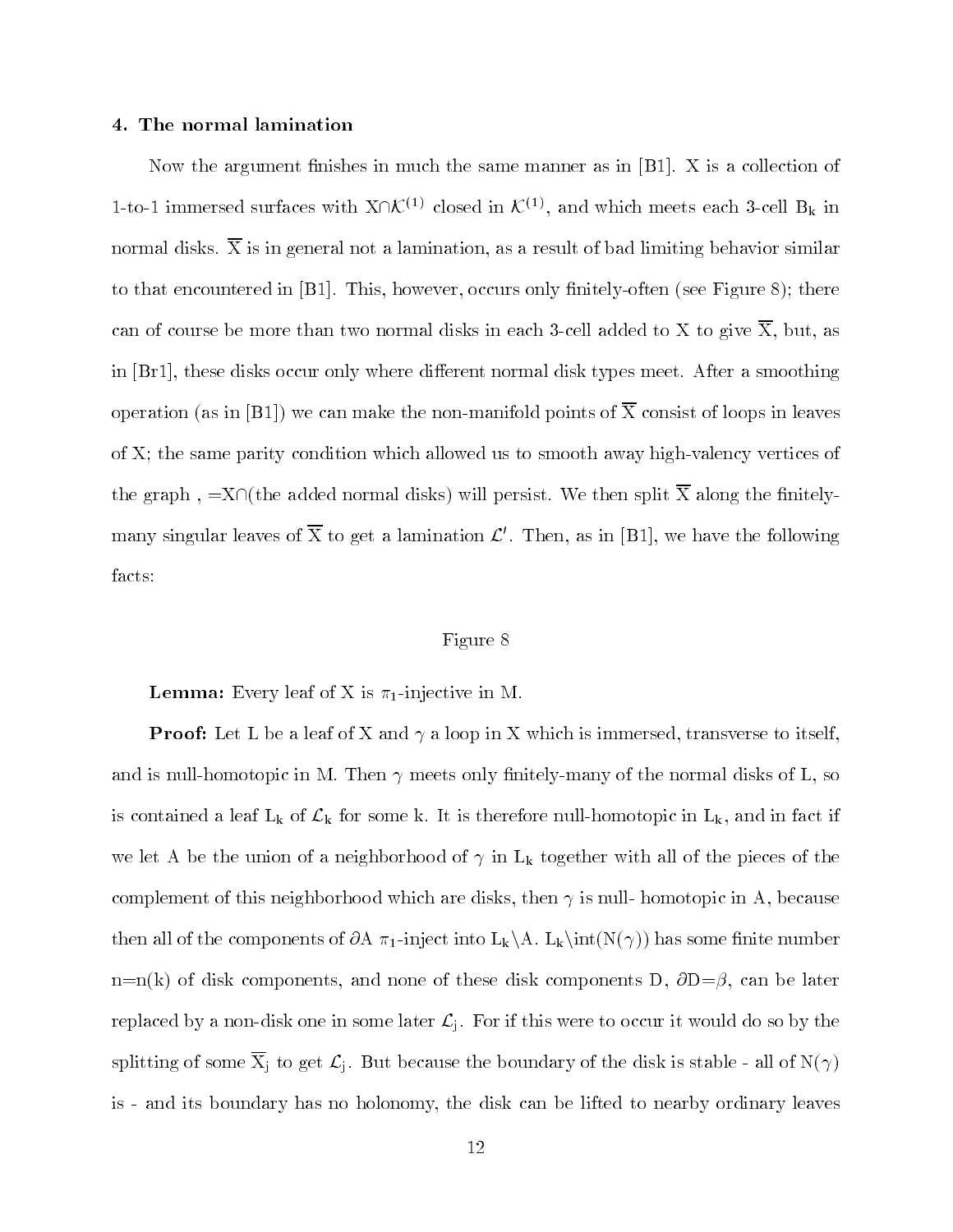for the isotopy  $I_i$ , and because these loops are eventually stable, they bound disks in the ordinary leaves, which, because they are compact, also eventually stabilize under  $I_i$ .

But because  $\mathcal{L}_j$  is essential,  $\beta$  bounds a disk in its leaf; since by assumption it doesn't bound a disk on the side it used to, it now bounds one on the `other' side. But then this disk can be lifted to nearby ordinary leaves, implying that the lifts of  $\beta$  bound disks on both sides. So nearby ordinary leaves are 2-spheres, contradicting the essentiality of  $\mathcal{L}_j$ , because these spheres consist of only finitely-many normal disks, so they stabilize in finite time, so are isotopic to leaves of  $\mathcal{L}_{j-1}$ .

Therefore this number  $n(k)$  can only increase with k, and is bounded above by the number of components of  $\partial N(\gamma)$ , so n(k) eventually stabilizes. This collection of disk components of the complement of  $N(\gamma)$  then later stabilize also; they could a priori continue jumping around, if they were in a splitting leaf, but to do so infinitely often would require some arc with one anchored end to jump infinitely often, which is impossible.

As in [B1], every cut-and-paste leaf of  $\mathcal{L}'$  is limited upon by ordinary leaves of  $\mathcal{L}'$ ; otherwise  $\mathcal{L}'$  would have only finitely many leaves, all of which were limit leaves, giving rise, transversely, to non-empty closed countable perfect sets, an impossibility. We also have:

**Lemma:** If  $\gamma$  is a loop in a leaf L of  $\mathcal{L}'$  which bounds a disk D in M $|\mathcal{L}'$ , then L has trivial holonomy around  $\gamma$ .

Proof: The proof is the same as in [B1], although the notation means something different - we isotope  $\gamma$  so that it meets  $\mathcal{K}^{(1)}$  in a point of P and look in the normal fence over  $\gamma$ . Non-trivial holonomy would imply the existence of a (possibly different loop  $\gamma_0$  in a leaf of  $\mathcal{L}'$ , with an infinite ray in an ordinary leaf spiralling down towards it. Eventually, though, two points of this ray must be within  $\epsilon$  of one another along the the 1-cell of  $\mathcal{K}^{(1)}$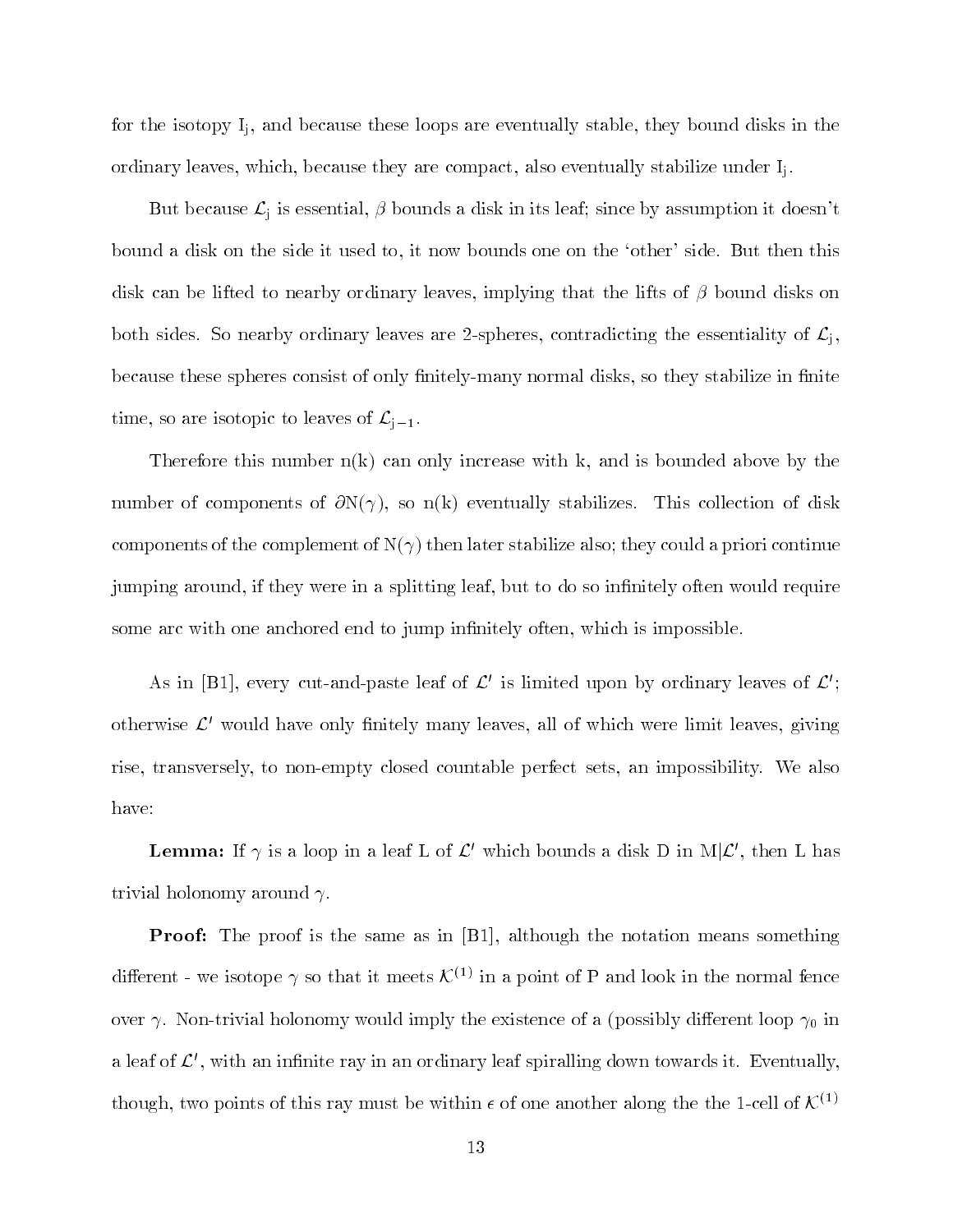meeting  $\gamma$ . The compact piece  $\beta$  of the arc between them meets only finitely-many normal disks and so is contained in a leaf of  $\mathcal{L}_{k}$  for some k. If we graft the normal fence onto the disk D and make this disk  $D^+$  transverse to  $\mathcal{L}_k$  (rel  $\beta$ ), then the arc  $\beta$  will be contained in a leaf  $\ell_0$  of  $\mathcal{L}_k \cap D^+$ ; see Figure 9. Then, as in [B1], we can use this leaf to find a disk  $D_0$  with  $\partial D_0 = \alpha_0 \cup \beta_0$ , where  $\beta_0 \subseteq \ell_0$ ,  $\alpha_0$  has length less than  $\epsilon$ , and  $\partial \alpha_0 \subseteq \mathcal{K}^{(1)}$ . But then letting a nearby arc, which is contained in a leaf which was never split under any of the previous isotopies, flow back along the isotopies  $I_j$ ,  $j \leq k$ , gives an arc in  $\mathcal{L}_0$  which violates the monogon number  $\epsilon$  for  $\mathcal{L}_0$ . Therefore there can be no holonomy around  $\gamma$ .

## Figure 9

These three facts are the ones which were used in [B1] to show that  $\mathcal{L}'$  has a sublamination  $\mathcal L$  which is essential. Using the same procedure on our lamination  $\mathcal L'$ , we can conclude that  $\mathcal{L}'$  contains an essential sublamination  $\mathcal{L}$ . Because  $\mathcal{L}'$  was a union of normal disks, this lamination  $\mathcal L$  is in normal form w.r.t. the cell decomposition of M.

## 5. Heegard decompositions

Given a Heegard decomposition  $M=H_1\cup H_2$  of M,  $H_i=$ handlebodies of genus g, there is a standard way to obtain a regular cell decomposition, given as a handle decomposition, for M with  $H_1$ =a neighborhood of the 1-skeleton=the union of a 0-handle and a finite number of 1-handles, and  $H_2$ =the union of 2-handles and one 3-handle. Meridians for the 1-handles of  $H_2$  are thought of as giving attaching maps for the 2-handles. Given an essential lamination  $\mathcal{L}_0$ , the above result allows us to find an essential lamination  $\mathcal L$  which is in normal form w.r.t. this cell decomposition. What we will show is that interpreted as being a lamination transverse to the surface  $F = \partial H_2 = \partial H_2 = \partial N(K^{(1)})$ , this lamination is in `normal form' w.r.t. the Heegard decomposition, in the sense of the theorem stated in the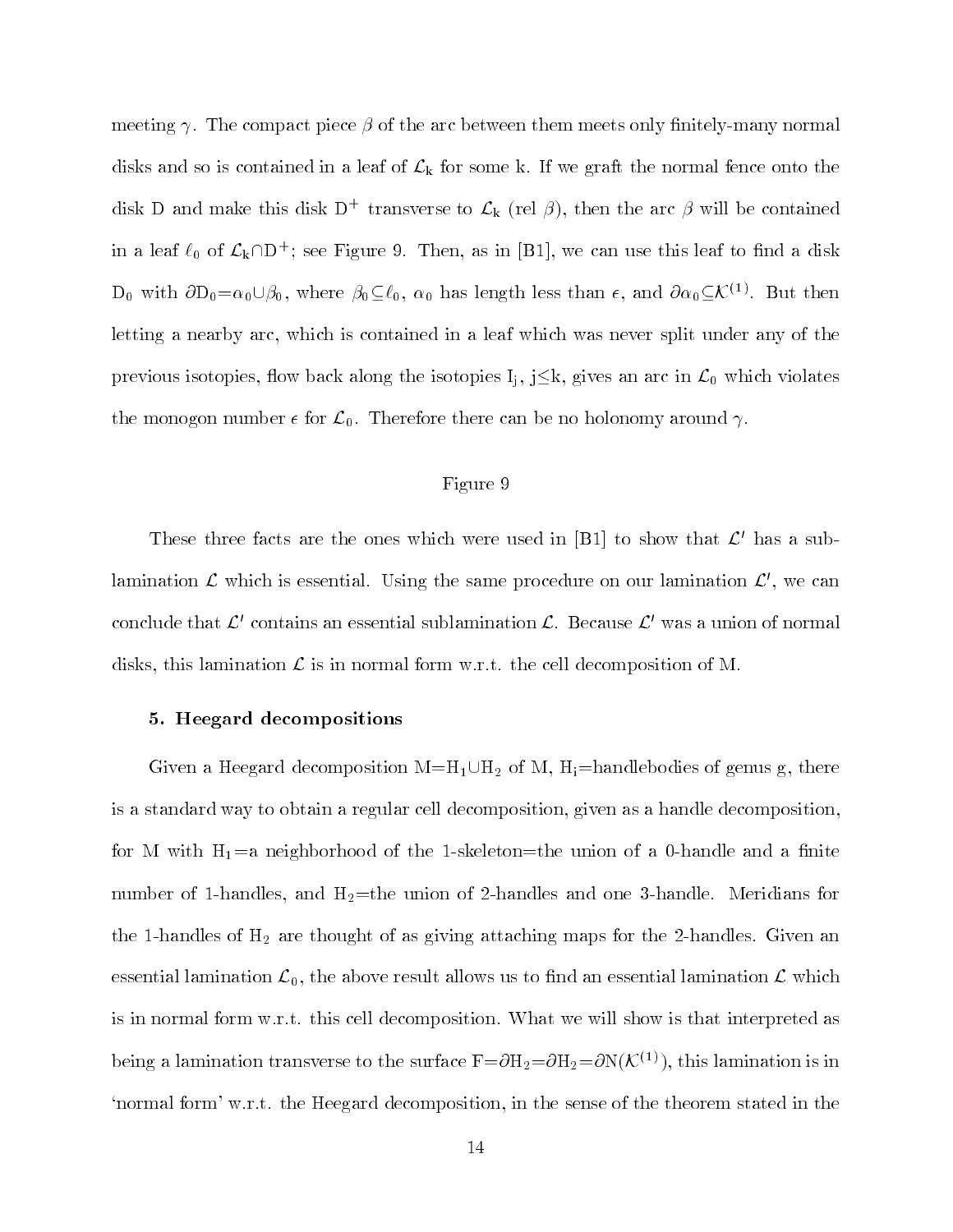introduction. The first two properties are immediate, provided we think of  $H_1$  as being a very small regular neighborhood of  $\mathcal{K}^{(1)}$ , because  $\mathcal L$  is transverse to  $\mathcal{K}^{(1)}$ . It is the third and last property which will need to appeal to the normality of  $\mathcal L$  w.r.t. the 3- cells of M.

To show that the third property holds we will show that, for  $\mathcal{L}_2=\mathcal{L}\cap H_2$ ,  $M_0=H_2|\mathcal{L}_2$ has incompressible boundary. Because  $\mathcal{L}_2$  must be end-incompressible - otherwise  $\mathcal{L}$  would not be, either - and has no leaves which are spheres or compressible tori, the proof of  $[G-O, Theorem 1(a)]$  will show that  $\mathcal{L}_2$  has  $\pi_1$ -injective leaves. So suppose D is a disk in  $H_2|\mathcal{L}_2=M_0$ ,  $\partial D=\gamma\subseteq L\subseteq\mathcal{L}_2$ ; we will show that it is isotopic in  $M_0$ , rel  $\partial D$ , to a disk in  $\mathcal{L}_2$ .

Make  $\gamma$  and D transverse to the 2-cells  $\{D_i\}$  of M; then  $D \cap D_i$  consists of a finite number of circles and arcs, for each i, and by disk-swapping we can remove all of the circles of intersection. Now choose an outermost arc  $\alpha$  of D $\cap D_i$ , cutting off a disk  $\Delta \subseteq D$ which meets  $\gamma$  in an arc  $\gamma_i$  (see Figure 10).

# Figure 10

Because  $\Delta$  misses the 2-cells  $D_i$  except on its boundary, it is contained in one of the 3-cells B<sub>j</sub>, and so  $\gamma_i$  is contined in a normal disk D' in B<sub>j</sub>.  $\gamma_i$  cuts this disk into two disks, one of which,  $\Delta'$ , misses the 1-skeleton of M; this is because D' is normal and the endpoints of  $\alpha$  are contained in the same face of B<sub>i</sub>. But then  $\Delta$  together with  $\Delta'$  form a disk in  $D_j$  with boundary in a single face of  $D_j$ , and this cuts off a 3-ball from  $D_i$  which misses the 1-skeleton of M. This ball gives us a way to isotope D, keeping it's boundary in L, to remove the arc  $\alpha$  from  $D \cap D_i$ . Continuing inductively, inducting on the number of arcs in the intersection of D with the  $D_i$ , we can find an isotopy of  $\gamma$  in  $L\setminus\mathcal{K}^{(1)}$  to a loop bounding a disk D which misses the 2-cells. But then this loop is contained in a normal disk which is contained in L, and D is isotopic to the disk that  $\gamma$  cuts off in this normal disk. Letting things flow back along the isotopy, we see that our original loop  $\gamma$  bounds a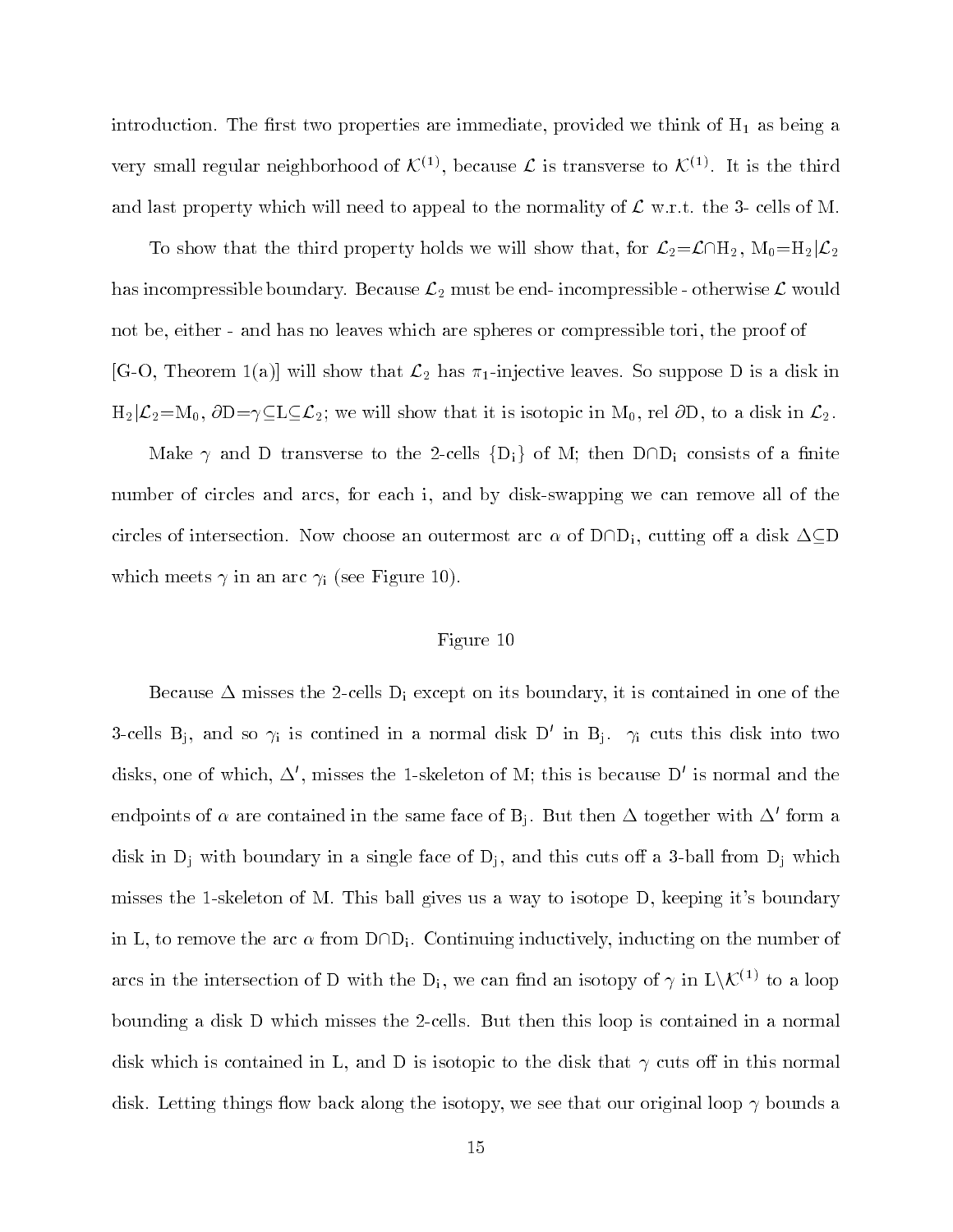disk in L, which, because the isotopy never forced  $\gamma$  to cross the 1-skeleton, misses  $\mathcal{K}^{(1)}$ . i.e., is contained in  $\mathcal{L}_2$ . Therefore  $H_2|\mathcal{L}_2$  has incompressible boundary.

We should note that the lamination  $\mathcal{L}_2 \subseteq H_2$  cannot be essential; a lamination in a handlebody, other than a collection of compressing disks, can never be  $\partial$ -incompressible. For an essential lamination in a handlebody could be successively pushed off of a set of core disks for the 1-handles of  $H_2$ , by the standard disk-swapping techniques, and so would live in a 3-ball.

## 6. Concluding remarks

This paper marks a first step toward finding an algorithm to determine if an irreducible 3-manifold M contains an essential lamination. This paper reduces the problem to determining if, w.r.t. some given cell decomposition of M, M contains a normal essential lamination, i.e., one carried with full support by one of a finite number (see  $|F-O|$ ) of `normal' branched surfaces.

To find such an algorithm, it seems that two pieces remain. The first is to generate a new finite list of branched surfaces, which are essential, and, assuming there is an essential lamination, at least one of which carries a lamination with full support. (This sentence is slightly strange, since, technically, one of the conditions of essentiality is that a branched surface carry a lamination with full support - we therefore mean essential *minus* this condition.) Techniques exist, largely using Haken's normal surface theory [Ha], to determine (more or less) algorithmically if a `normal' branched surface is essential (in this sense), so this step appears to be within the reach of the present technology.

The second step is to find an algorithm to determine when a branched surface carries a lamination with full support. This appears to be far more elusive. Sufficient conditions exist (e.g.,  $[B2], [C1]$ ), as well as necessary ones (e.g.,  $[G-O]$ ); the difficulty, of course, lies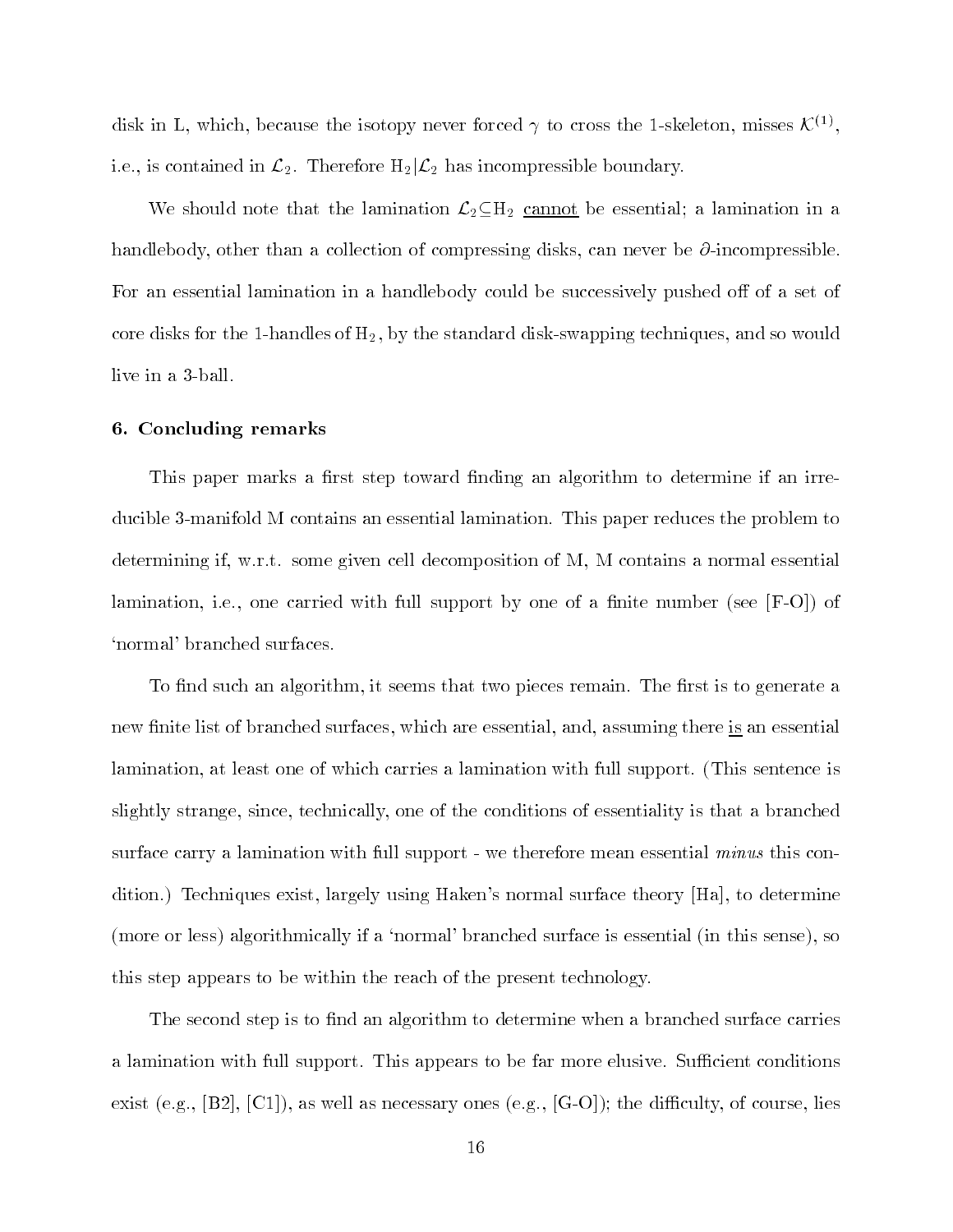in achieving both at the same time! To date, work of Joe Christy [C2] seems to give the best candidate.

With these pieces in place, we could construct our algorithm. If an essential lamination existed, then one of our finite number of 'normal' essential branched surfaces could be shown to carry a lamination with full support. If however, none of them did, then M would contain no essential laminations.

This paper also gives further evidence that the notion of an infinite isotopy will be an increasingly useful tool in controlling essential laminations in a wider variety of contexts. For example, with similar techniques it might be possible to show that a knot  $\kappa$  in a 3-manifold M can be pulled taut w.r.t. some essential lamination  $\mathcal{L}$ ; that is, that for some lamination  $\mathcal{L}, \mathcal{L}(\mathbb{N}(\kappa))$  is essential in  $\mathcal{N}(\mathbb{N}(\kappa))$ . This would be a large step towards answering the question of what manifolds obtained by Dehn surgery on a knot contain essential laminations. It is interesting to note that the corresponding 'normal form' problem for incompressible surfaces is, like Haken norm form, both short and easy.

# Bibliography

- [B1] Brittenham, Essential laminations and Haken normal form,
- [B2] Brittenham, A sufficient condition for a branched surface to fully carry a lamination, in preparation
- [C1] Christy, Branched surfaces and attractors, I:dynamic branched surfaces, Trans. AMS (to appear)
- [C2] Christy, personal communication
- $[$ F-O] Floyd and Oertel, *Incompressible surfaces via branched surfaces*, Topology 23 (1984), 117-125